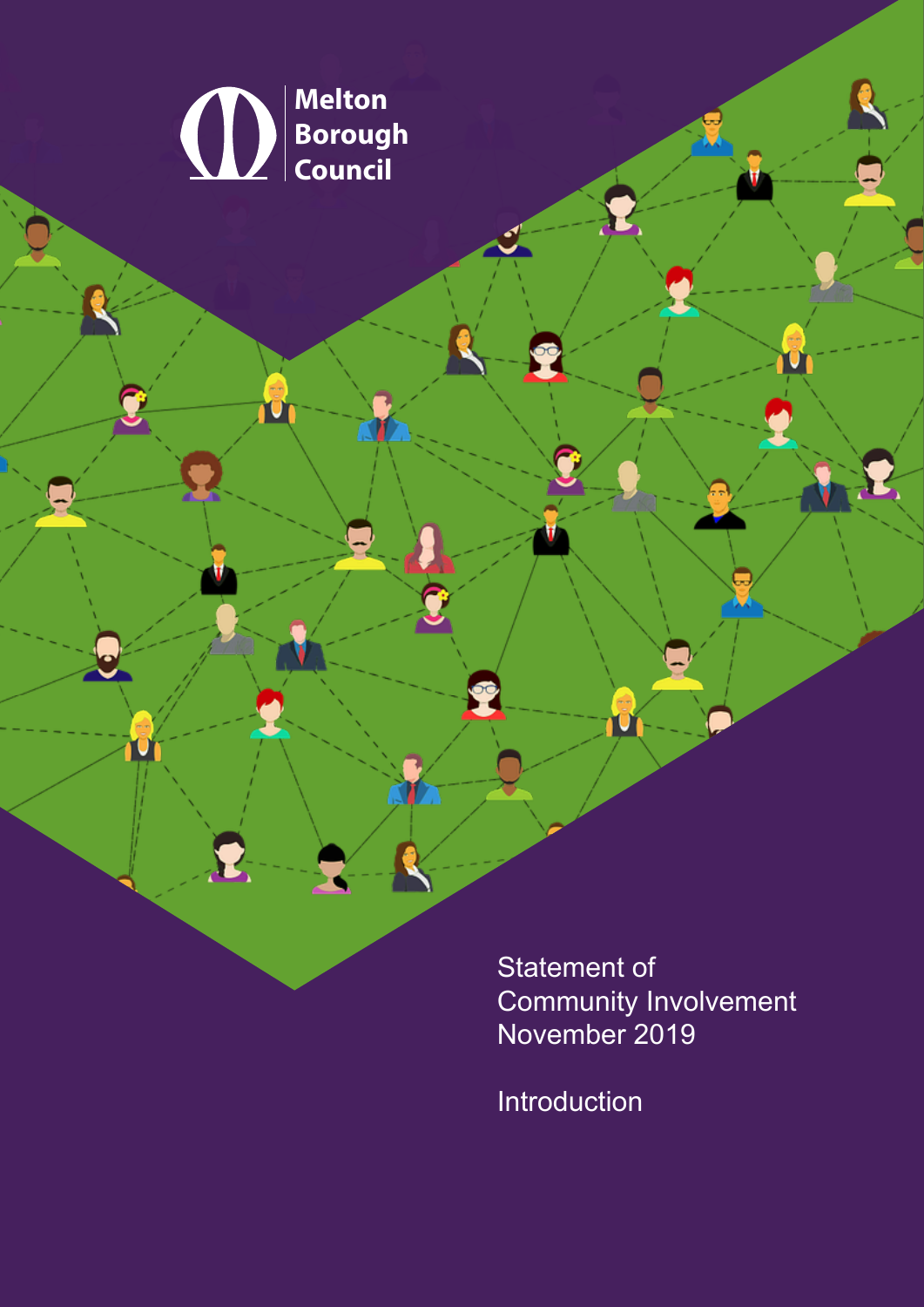**Please note that this document is one of a series which make up the full Statement of Community Involvement and therefore should be read in context with the rest of the document which can be found here: [www.meltonplan.co.uk/sci](http://www.meltonplan.co.uk/sci)**

**Part 1**

## **Introduction**

### **1. What is a Statement of Community Involvement?**

- 1.1 Planning shapes the spaces we live and work in. It is therefore right that people should be able to take an active part in planning processes. The objective is to operate an open and transparent process where communities and stakeholders are encouraged to be involved in and have ownership of the decisions being made in the preparation of Planning Policy Documents, and to have their views considered in the determination of planning applications.
- 1.2 A Statement of Community Involvement (SCI) is a document that Councils are required to produce which sets out how the community can be involved in the preparation of planning policy documents and how they can have their say on planning applications. A SCI states who the Council will consult and engage with, when and how, for each of the planning functions it performs.
- 1.3 The Melton SCI provides clarity on the extent of community involvement that will take place, as the Council fulfils its range of its planning functions. It sets out the key standards we will aim to achieve when involving the community throughout the preparation of planning policy documents. It also describes how we will involve the community when we consider planning applications, and how we will engage with communities preparing Neighbourhood Plans.
- 1.4 The National Planning Policy Framework (NPPF), published in February 2019 stresses the importance of a plan-led system and re-iterates the role of early and meaningful engagement and collaboration with local people, organisations and businesses to produce a Local Plan that reflects the vision and aspirations and best meets the needs of local communities.
- 1.5 The National Planning Practice Guidance states that: *"Section 18 of the Planning and Compulsory Purchase Act 2004 requires local planning authorities to produce a Statement of Community Involvement, which should explain how they will engage local communities and other interested parties in producing their Local Plan and determining planning applications. The Statement of Community Involvement should be published on the local planning authority's website."(Planning Practise Guidance 15-004-20140306) (06.03.14)*